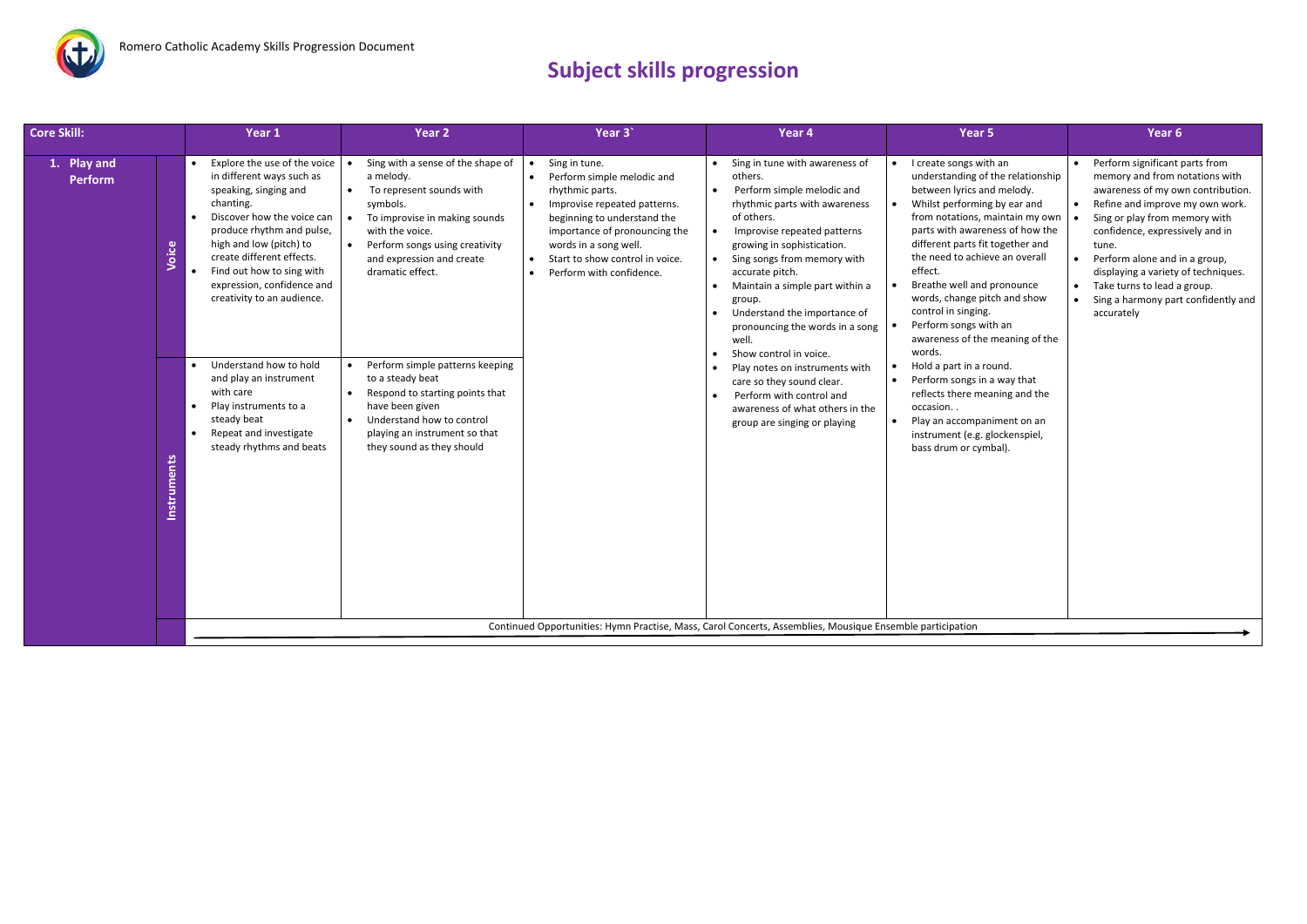

## **Subject skills progression**

| 2. Improvise and<br><b>Compose</b>                                          | Choose different<br>instruments, including the<br>voice, to make different<br>sounds<br>Create a sequence of long<br>and short sounds<br>Investigate making sounds<br>that are very different<br>(loud and quiet, short and<br>long, high and low) | Order sounds to form a<br>beginning, middle and end<br>Create short musical patterns<br>$\bullet$<br>Explore changes in pitch to<br>$\bullet$<br>communicate an idea                                                                                                 | $\bullet$ | To compose music that combines<br>musical elements.<br>Carefully choose sounds to<br>achieve an effect.<br>Order sounds to help create an<br>effect.<br>Create short musical patterns<br>with long and short sequences<br>and rhythmic phrases.                                                                               | $\bullet$              | Compose music that combines<br>several layers of sound.<br>Awareness of the effect of<br>several layers of sound. compose<br>and perform melodies and<br>songs. (Including using ICT).<br>Use sound to create abstract<br>effects.<br>Recognise and create repeated<br>patterns with a range of<br>instruments.<br>Create accompaniments for<br>tunes.<br>Carefully choose order, combine<br>and control sounds with<br>awareness of their combined<br>effect. | $\bullet$<br>$\bullet$<br>$\bullet$ | Use the venue and sense of<br>occasion to create performances<br>that are well appreciated by the<br>audience.<br>Compose by developing ideas<br>within musical structures.<br>Improvise melodic and rhythmic<br>phases as part of a group<br>performance.<br>Improvise within a group. | $\bullet$ | Improvise melodic and rhythmic<br>material within given structures.<br>Show thoughtfulness in selecting<br>sounds and structures to convey an<br>idea.<br>Create my own musical patterns.<br>Use a variety of different musical<br>devices including melody, rhythms,<br>and chords.                                                                                                                                                              |
|-----------------------------------------------------------------------------|----------------------------------------------------------------------------------------------------------------------------------------------------------------------------------------------------------------------------------------------------|----------------------------------------------------------------------------------------------------------------------------------------------------------------------------------------------------------------------------------------------------------------------|-----------|-------------------------------------------------------------------------------------------------------------------------------------------------------------------------------------------------------------------------------------------------------------------------------------------------------------------------------|------------------------|----------------------------------------------------------------------------------------------------------------------------------------------------------------------------------------------------------------------------------------------------------------------------------------------------------------------------------------------------------------------------------------------------------------------------------------------------------------|-------------------------------------|-----------------------------------------------------------------------------------------------------------------------------------------------------------------------------------------------------------------------------------------------------------------------------------------|-----------|---------------------------------------------------------------------------------------------------------------------------------------------------------------------------------------------------------------------------------------------------------------------------------------------------------------------------------------------------------------------------------------------------------------------------------------------------|
| 3. Listen with<br>attention to<br>detail<br>Appreciate<br>and<br>understand | Choose sounds to<br>represent different things<br>(ideas, thoughts, feelings,<br>moods etc.).<br>Reflect on music and say<br>how it makes people feel<br>Respond to different<br>composers and discuss<br>different genres of music.               | Notice how music can be used to<br>create different moods and<br>effects and to communicate<br>ideas.<br>Listen and understand how to<br>$\bullet$<br>improve own composition.<br>Sort composers in to different<br>genres and instruments in to<br>different types. | $\bullet$ | To notice and explore the way<br>sounds can be combined and<br>used expressively.<br>Listen to different types of<br>composers and musicians.<br>Begin to recognise and identify<br>instruments being played.<br>Comment on likes and dislikes.<br>Recognise how musical elements<br>can be used together to compose<br>music |                        | To notice, analyse and explore<br>the way sounds can be<br>combined and used expressively.<br>To comment on musicians use of<br>technique to create effect.<br>Begin to recognise and identify<br>instruments and numbers of<br>instruments and voices being<br>played.<br>Compare music and express<br>growing tastes in music.<br>Explain how musical elements<br>can be used together to<br>compose music.                                                  |                                     | Notice and explore the<br>relationship between sounds.<br>Compare and evaluate different<br>kinds of music using appropriate<br>musical vocabulary.<br>Explain and evaluate how<br>musical elements, features and<br>styles can be used together to<br>compose music.                   |           | Notice, comment on and compare<br>the use of musical devises.<br>Notice, comment on and compare<br>the relationship between sounds.<br>Notice, comment on, compare and<br>explore how music reflects different<br>intentions.<br>Analyse and compare musical<br>features choosing appropriate<br>musical vocabulary.<br>Explain and evaluate how musical<br>elements, features and styles can<br>be used together to compose<br>music.            |
| 4. Use and<br>understand<br><b>Musical</b><br><b>Notation</b>               | <b>NA</b>                                                                                                                                                                                                                                          | <b>NA</b>                                                                                                                                                                                                                                                            |           | <b>NA</b>                                                                                                                                                                                                                                                                                                                     | $\bullet$<br>$\bullet$ | Learn to read simple musical<br>notation<br>Begin to use Staff and musical<br>notation when composing work.<br>Know how many beats in a<br>minim, crotchet and semibreve<br>and recognise their symbols.<br>Know the symbol for a rest in<br>music, and use silence for effect<br>in my music                                                                                                                                                                  | $\bullet$                           | Know and use standard musical<br>notation of crotchet, minim and<br>semibreve.<br>Use to indicate how many beats<br>to play.<br>Read the musical stave and can<br>work out the notes, EGBDF and<br>FACE.<br>Draw a treble clef at the correct<br>position on the stave.                 |           | Use of a variety of notation when<br>performing and composing.<br>Compose music for different<br>occasions appropriate musical<br>devises.<br>Quickly read notes and know how<br>many beats they represent<br>Use a range of words to help<br>describe music. (e.g. pitch,<br>duration, dynamics, tempo, timbre,<br>texture, and silence.<br>Describe music using musical words<br>and use this to identify strengths<br>and weaknesses in music. |
| 5. Understanding<br>of History of<br><b>Music</b>                           | <b>NA</b>                                                                                                                                                                                                                                          | <b>NA</b>                                                                                                                                                                                                                                                            |           | Describe the different purposes<br>of music throughout history and<br>in other cultures.<br>Understand that the sense of<br>occasion affects the<br>performance.                                                                                                                                                              | $\bullet$              | Understand that the sense of<br>occasion affects the<br>performance.<br>Combine sounds expressively                                                                                                                                                                                                                                                                                                                                                            | $\bullet$<br>$\bullet$              | Understand the different cultural<br>meanings and purposes of music,<br>including contemporary culture.<br>Use different venues and<br>occasions to vary my<br>performances                                                                                                             |           | Notice and explore how music<br>reflects time, place and culture.<br>Understand and express opinions<br>on the different cultural meanings<br>and purposes of music, including<br>contemporary cultural<br>Use different venues and occasions<br>to vary my performances.                                                                                                                                                                         |